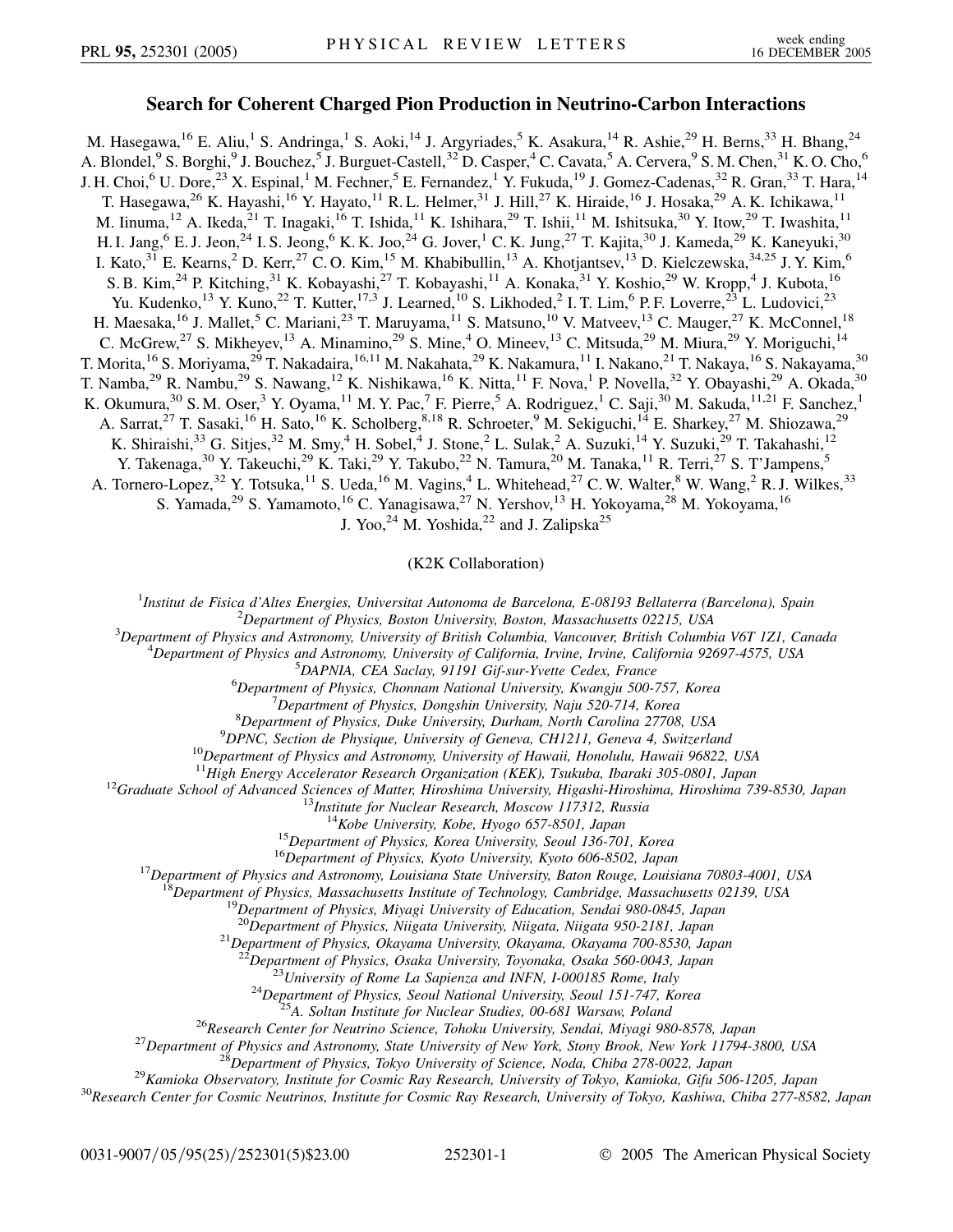<sup>31</sup>*TRIUMF, Vancouver, British Columbia V6T 2A3, Canada*  $^{33}$ Department of Physics, University of Washington, Seattle, Washington 98195-1560, USA<br> $^{34}$ Institute of Experimental Physics, Warsaw University, 00-681 Warsaw, Poland

(Received 4 June 2005; published 12 December 2005)

We report the result from a search for charged-current coherent pion production induced by muon neutrinos with a mean energy of 1.3 GeV. The data are collected with a fully active scintillator detector in the K2K long-baseline neutrino oscillation experiment. No evidence for coherent pion production is observed, and an upper limit of  $0.60 \times 10^{-2}$  is set on the cross section ratio of coherent pion production to the total charged-current interaction at 90% confidence level. This is the first experimental limit for coherent charged pion production in the energy region of a few GeV.

DOI: [10.1103/PhysRevLett.95.252301](http://dx.doi.org/10.1103/PhysRevLett.95.252301) PACS numbers: 25.30.Pt, 13.15.+g, 13.60.Le, 95.55.Vj

The charged-current (CC) coherent pion production in neutrino-nucleus scattering,  $\nu_{\mu} + A \rightarrow \mu^{-} + \pi^{+} + A$ , is a process in which the neutrino scatters coherently off the entire nucleus with a small energy transfer. Such a process has been measured in a number of experiments  $[1-4]$ , providing a test of the partially conserved axial-vector current (PCAC) hypothesis [5]. The existing data agree with the Rein and Sehgal model [6] based on the PCAC hypothesis for neutrino energies from 7 to 100 GeV, while there exists no measurement at lower energies.

The recent discovery of neutrino oscillations has renewed interest in neutrino-nucleus interactions in the sub- to few GeV region. The KEK to Kamioka (K2K) long-baseline neutrino oscillation experiment has reported [7] a significant deficit in the forward scattering events, which limits the prediction accuracy of the neutrino energy spectrum at the far detector. CC coherent pion production is one of the candidate interactions responsible for this deficit, and its study is necessary to improve the accuracy of current and future atmospheric- or accelerator-based neutrino oscillation experiments, which are expected to achieve much improved statistical precision using interactions of neutrinos in the same energy region as K2K.

This Letter presents the result from a search for CC coherent pion production by neutrinos in the K2K experiment. We compare our result specifically with the Rein and Sehgal model [6], because it is the only model that provides the kinematics of pions and is commonly used in neutrino oscillation experiments.

In the K2K experiment, protons are extracted from the KEK 12 GeV proton synchrotron and hit an aluminum target. Positively charged secondary particles, mainly pions, are focused by a magnetic horn system and decay to produce an almost pure (98%)  $\nu_{\mu}$  beam with a mean energy of 1.3 GeV [8]. The neutrino beam energy spectrum and spatial profile are measured using a set of near neutrino detectors located 300 m downstream from the proton target. The estimated absolute flux has a large uncertainty due to difficulties in the absolute estimation of the primary proton beam intensity, the proton targeting efficiency, and hadron production cross sections. Therefore, the ratio of the CC coherent pion to the total CC cross section is measured, rather than the absolute CC coherent pion cross section. The data used for this analysis were collected with one of the near detectors, the fully active scintillator detector (SciBar), from October 2003 to February 2004, corresponding to  $1.7 \times 10^{19}$  protons on target (POT).

The SciBar detector [9] consists of 14 848 extruded plastic scintillator strips read out by wavelength-shifting fibers and multianode photomultipliers. The scintillator also acts as the neutrino interaction target; it is a fully active detector and has high efficiency for low momentum particles. Scintillator strips with dimensions of  $1.3 \times$  $2.5 \times 300$  cm<sup>3</sup> are arranged in 64 layers. Each layer consists of two planes to measure horizontal and vertical position. The total size of the detector is  $3.0 \times 3.0 \times$ 1.7 m<sup>3</sup>, while an inner volume of  $2.6 \times 2.6 \times 1.35$  m<sup>3</sup> (9.38 tons) is used as the fiducial volume to reject incoming particles and obtain a flat efficiency for CC interactions. The minimum reconstructible track length is 8 cm. A track finding efficiency of more than 99% is achieved for single tracks with a length of more than 10 cm. The track finding efficiency for a second, shorter track is lower than that for single tracks due to overlap with the first track. This efficiency increases with the length of the second track and reaches 90% at a track length of 30 cm.

The NEUT Monte Carlo (MC) simulation program library [10] is used to simulate neutrino-nucleus interactions. The CC coherent pion production is incorporated in the simulation based on the Rein and Sehgal model [6], which predicts the cross section averaged over the K2K neutrino energy spectrum of  $2.85 \times 10^{-40}$  cm<sup>2</sup>/nucleon for carbon. The Llewellyn Smith model [11] and the Rein and Sehgal model [12] are employed for quasielastic (QE) scattering  $(\nu_{\mu} + n \rightarrow \mu^{-} + p)$  and CC single pion (1 $\pi$ ) production  $(\nu_{\mu} + N \rightarrow \mu + N + \pi)$ , where *N* is a nucleon, respectively. The axial-vector mass of the nucleon form factor is set to be 1.1 GeV/ $c^2$  for both OE and CC1 $\pi$  interactions [13]. For deep inelastic scattering (DIS), we use Glück, Reya, and Vogt (GRV) nucleon structure functions [14] with a correction by Bodek and Yang [15]. Nuclear effects are taken into account; for the pions originating from neutrino interactions, absorption, elastic scattering, and charge exchange inside the target nucleus are simulated. Pion cross sections are calculated using the model by Salcedo *et al.* [16], which agrees well with past experi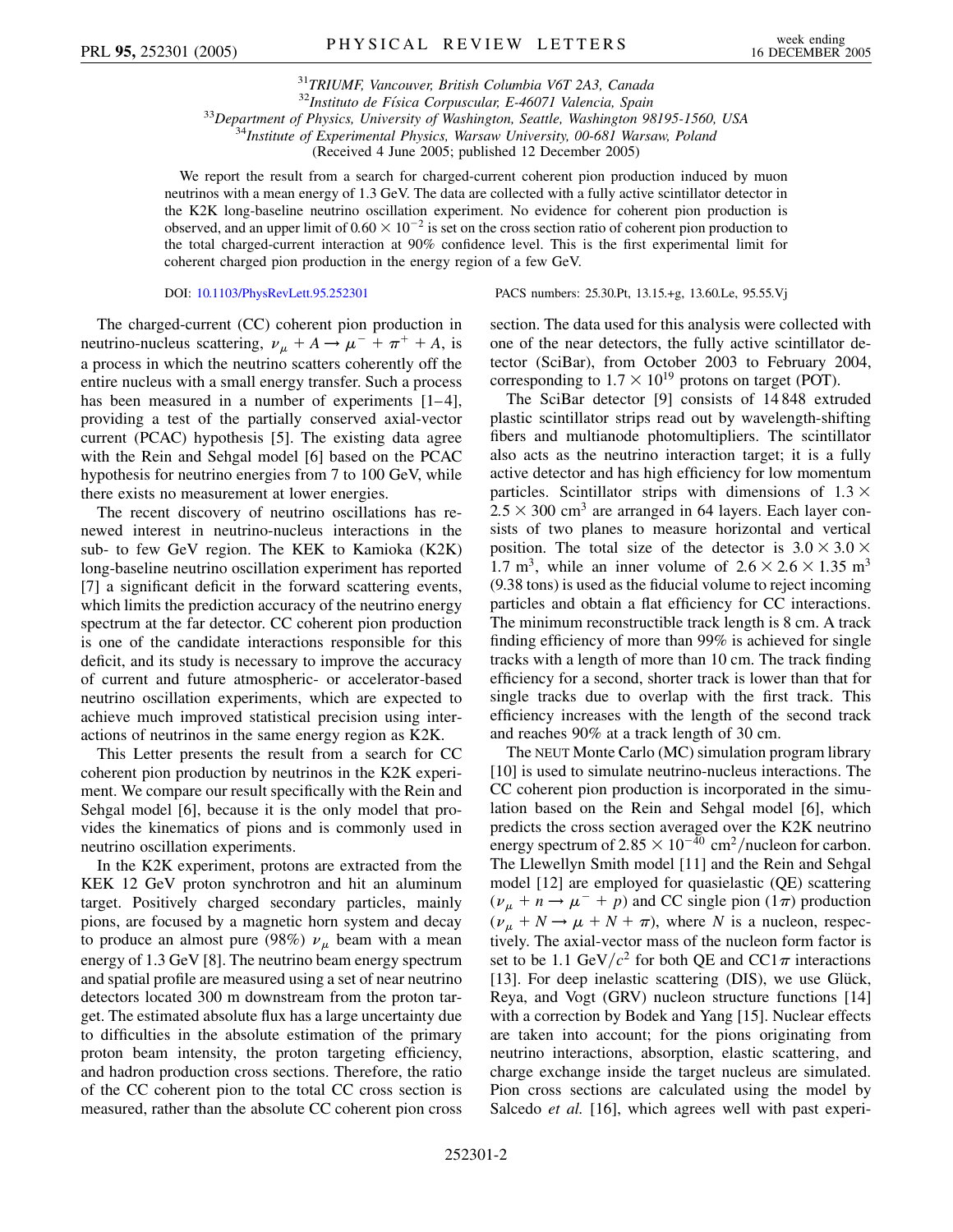mental data [17]. Pion interactions outside the target nucleus are simulated based on other experimental data [18].

For the present analysis, the experimental signatures of CC coherent pion production are the existence of exactly two tracks, both consistent with minimum ionizing particles, and small momentum transfer defined as  $q^2 \equiv$  $(P_\mu - P_\nu)^2$ , where  $P_\mu$  and  $P_\nu$  are the four momenta of the muon and the neutrino, respectively. According to the MC simulation, the dominant background is the CC1 $\pi$ production, where the proton is below threshold or the neutron is invisible.

CC candidate events are selected by requiring that at least one reconstructed track starting in the fiducial volume is matched with a track or hits in the muon range detector (MRD) [19] located just behind SciBar (SciBar-MRD sample). This criterion imposes a threshold for muon momentum  $(p_\mu)$  of 450 MeV/*c*. According to the MC simulation, 98% of the events selected by this requirement are CC induced events, and the rest are neutral current (NC) interactions accompanied by a charged pion or proton which penetrates into the MRD. The contribution from  $\nu_e$  is negligible (<0.4%). The momentum of the muon is reconstructed from its range through SciBar and MRD. The resolutions for  $p_{\mu}$  and the angle with respect to the neutrino beam direction  $(\theta_{\mu})$  are determined to be 80 MeV/ $c$  and 1.6°, respectively.

From the SciBar-MRD sample, events with two reconstructed tracks are selected. The QE candidate events are rejected by using kinematic information [7]. Events in which the shorter track is identified as protonlike based on  $dE/dx$  information (*non-QE-proton* sample) are also rejected to select the *non-QE-pion* sample, which includes the signal candidates. The particle identification capability is verified using cosmic ray muons and the shorter tracks in the QE sample, where the latter provides a proton sample with more than 90% purity. The probability to misidentify a muon track as protonlike is 1.7% with a corresponding proton selection efficiency of 90%.

The CC coherent pion candidates are extracted from the non-QE-pion sample. The background events are suppressed by requiring that the pionlike track goes forward. Even if the additional particles in the background process are not reconstructed as tracks, they can be detected as a large energy deposit or additional hits around the vertex. Figure  $1(a)$  shows a distribution of energy deposited in the vertex strip  $(E_{\text{vtx}})$  for the non-QE-pion sample. The MC prediction for  $E_{\text{vtx}}$  is verified with the QE sample, which has no contribution from nonvisible particles, as shown in Fig. 1(b). We require the events to have  $E_{\text{vtx}}$  less than 7 MeV and no additional hits around the vertex strip.

The value of  $q^2$  reconstructed from  $p_\mu$  and  $\theta_\mu$  under the assumption of QE interaction is denoted  $q_{\text{rec}}^2$  and is calculated using



FIG. 1 (color online). Distribution of  $E_{\text{vtx}}$  for (a) a non-QEpion sample and (b) a QE sample. Black circles: observed data; histograms: MC expectation with breakdown of interaction modes. The statistical  $\chi^2$ /DOF in the selected region of (a), indicated by a vertical line, is 30.1/7 (9.8/7) with (without) CC coherent pion production.

$$
p_{\nu} = \frac{1}{2} \frac{(M_p^2 - m_{\mu}^2) + 2E_{\mu}(M_n - V) - (M_n - V)^2}{-E_{\mu} + (M_n - V) + p_{\mu} \cos \theta_{\mu}},
$$

where  $M_{p(n)}$  is the proton (neutron) mass,  $m_{\mu}$  is the muon mass, and *V* is the nuclear potential set to 27 MeV. The  $q_{\text{rec}}^2$ for coherent pion production events, which is expected to be very small due to the small scattering angle for muons, is shifted from the true  $q^2$  by 0.008 (GeV/ $c$ )<sup>2</sup> with a resolution of  $0.014 \text{ (GeV/}c)^2$ . Events are required to have a reconstructed  $q^2$  of less than 0.10 (GeV/ $c$ )<sup>2</sup>.

The background contamination in the final sample is estimated by the MC simulation. In order to constrain the uncertainties, the  $q_{\text{rec}}^2$  distributions of the data in the region  $q_{\text{rec}}^2$  > 0.10 (GeV/c)<sup>2</sup> are fitted with MC expectations. The one-track sample is used as well as two-track QE, non-QEproton, and non-QE-pion samples, and these four samples are fitted simultaneously. In the fit, the non-QE to QE relative cross section ratio, the magnitude of the nuclear effects, and the momentum scale for muons are treated as free parameters. Figure 2 shows the  $q_{\text{rec}}^2$  distributions of the data with the MC simulation after the fitting. The  $\chi^2$  value



FIG. 2 (color online). The  $q_{\text{rec}}^2$  distributions for the (a) onetrack, (b) QE, (c) non-QE-proton, and (d) non-QE-pion samples. The statistical  $\chi^2 / DOF$  in the region  $q_{\text{rec}}^2 < 0.10 \text{ (GeV/}c)^2$  of (c) and (d) are  $7.2/2$   $(2.7/2)$  and  $32.3/2$   $(1.2/2)$  with (without) CC coherent pion production.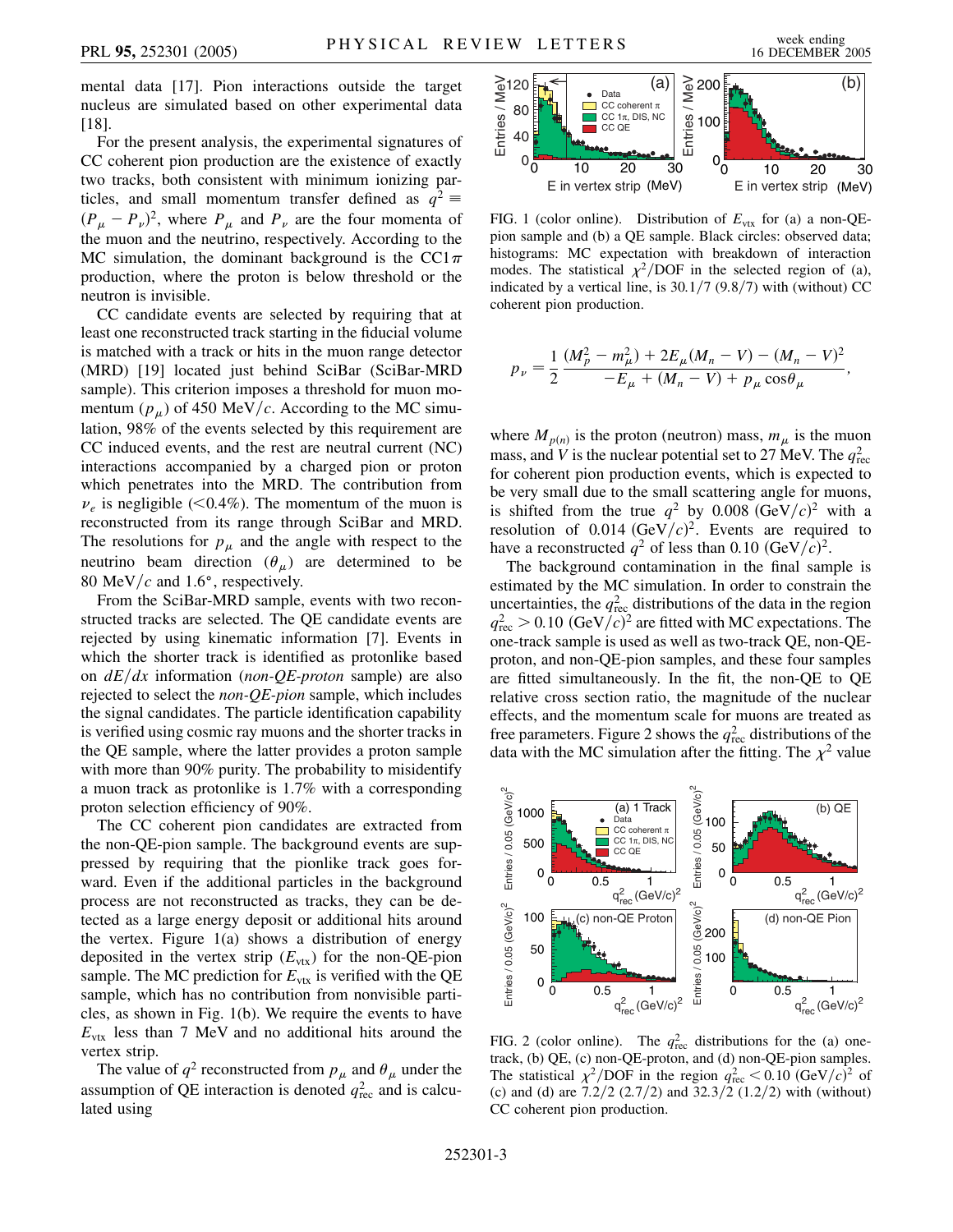

FIG. 3 (color online). The reconstructed  $q^2$  distribution in the final sample.

in the regions with  $q_{\text{rec}}^2 > 0.10 \text{ (GeV/}c)^2$  at the best fit is 73.2 for 82 degrees of freedom.

Figure 3 shows the  $q_{\text{rec}}^2$  distribution for the final CC coherent pion sample. The number of events in each selection step is summarized in Table I together with the signal efficiency and purity. In the signal region, 113 coherent pion candidates are found. The neutrino energy spectra for coherent pion events and the efficiency as a function of neutrino energy, estimated using the MC simulation, are shown in Figs. 4(a) and 4(c), respectively. The total efficiency is 21.1%. The expected number of background events in the signal region is 111.4. After subtracting the background and correcting for the efficiency, the number of coherent pion events is measured to be 7.64  $\pm$ 50.40 (stat), while 470 events are expected from the MC simulation. Hence, no evidence of coherent pion production is found in the present data set.

The total number of CC interactions is estimated by using the SciBar-MRD sample. As shown in Table I, 10 049 events fall into this category. Based on the MC simulation, the selection efficiency and purity for CC interactions in the sample are estimated to be 56.9% and 98.0%, respectively. The expected neutrino energy spectra and the energy dependence of the selection efficiency for CC events are shown in Figs. 4(b) and 4(d), respectively. The total number of CC events is obtained to be  $(1.73 \pm 1)$  $0.02$  (stat))  $\times$  10<sup>4</sup>. We derive the cross section ratio of CC coherent pion production to the total CC interaction to be  $(0.04 \pm 0.29 \text{ (stat)}) \times 10^{-2}$ .

TABLE I. The number of events, the MC efficiency, and purity of coherent pion events after each selection step.

|                                                | Data  | Efficiency<br>$(\%)$ | Purity<br>(%) |
|------------------------------------------------|-------|----------------------|---------------|
| SciBar-MRD                                     | 10049 |                      |               |
|                                                |       | 77.9                 | 3.6           |
| Two track                                      | 3396  | 35.5                 | 5.1           |
| Non-QE pion                                    | 843   | 27.7                 | 14.8          |
| Second track direction                         | 773   | 27.3                 | 15.8          |
| No activity around the vertex                  | 297   | 23.9                 | 28.2          |
| $q_{\text{rec}}^2 \le 0.10 \ (\text{GeV}/c)^2$ | 113   | 21.1                 | 47.1          |



FIG. 4. Top: The neutrino energy spectra for (a) the coherent pion and (b) total CC events. The hatched histograms show the selected events. Bottom: The efficiencies as a function of neutrino energy for (c) the coherent pion and (d) total CC events. All of them are estimated by the MC simulation.

Systematic uncertainties for the cross section ratio are summarized in Table II. The major contributions come from uncertainties of nuclear effects and the neutrino interaction models. The uncertainty due to nuclear effects is estimated by varying the cross sections of pion absorption and elastic scattering by  $\pm 30\%$  based on the accuracy of the reference data [17]. The uncertainties in QE and  $CC1\pi$  interactions are estimated by changing the axialvector mass by  $\pm 0.10 \text{ GeV}/c^2$  [13]. For DIS, the effect of the Bodek and Yang correction is evaluated by changing the amount of correction by  $\pm 30\%$ . The  $q_{\text{rec}}^2$  distribution of the non-QE-proton sample [Fig. 2(c)] indicates an additional deficit of background events in the region  $q_{\text{rec}}^2$  < 0.10  $(GeV/c)^2$ . CC1 $\pi$  interaction dominates events in this region; its cross section has significant uncertainty due to nuclear effects. We estimate the amount of possible deficit in the same manner as described in Ref. [7] with the onetrack, QE, and non-QE-proton samples. We find that a 20% suppression of  $CC1\pi$  events for  $q_{\text{true}}^2 < 0.10 \text{ (GeV/}c)^2$  is allowed, which varies the cross section ratio by  $+0.14 \times$  $10^{-2}$ . This variation is conservatively treated as a systematic uncertainty. We also consider the uncertainties of the event selection, where the dominant error comes from track counting, detector response such as scintillator

TABLE II. The summary of systematic uncertainties in the (CC coherent pion)/(total CC interaction) cross section ratio.

| Error source          | Uncertainty of $\sigma$ ratio ( $\times 10^{-2}$ ) |         |
|-----------------------|----------------------------------------------------|---------|
| Nuclear effects       | $+0.23$                                            | $-0.24$ |
| Interaction model     | $+0.10$                                            | $-0.09$ |
| CC1 $\pi$ suppression | $+0.14$                                            | .       |
| Event selection       | $+0.11$                                            | $-0.17$ |
| Detector response     | $+0.09$                                            | $-0.16$ |
| Energy spectrum       | $+0.03$                                            | $-0.03$ |
| Total                 | $+0.32$                                            | $-0.35$ |